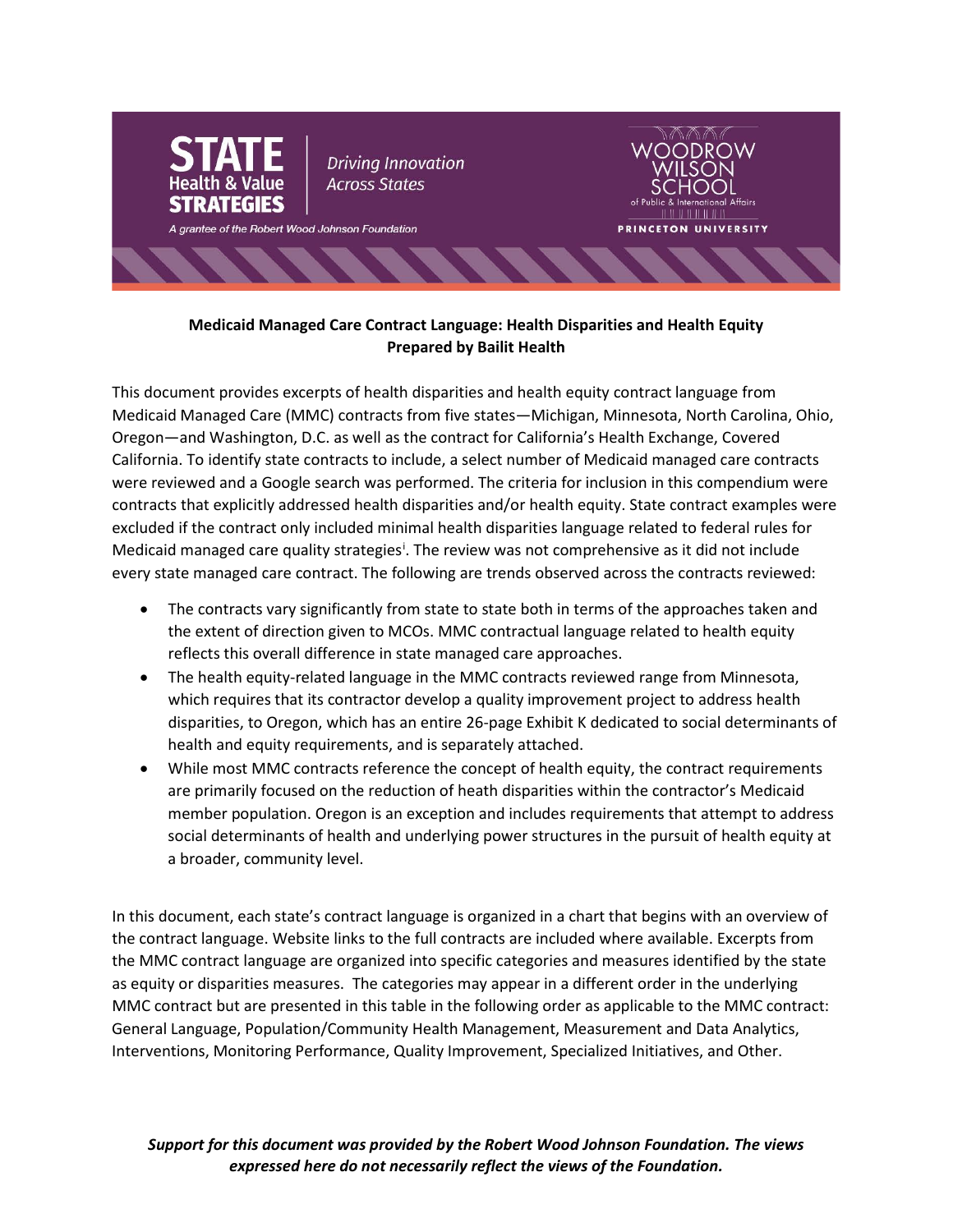# Contents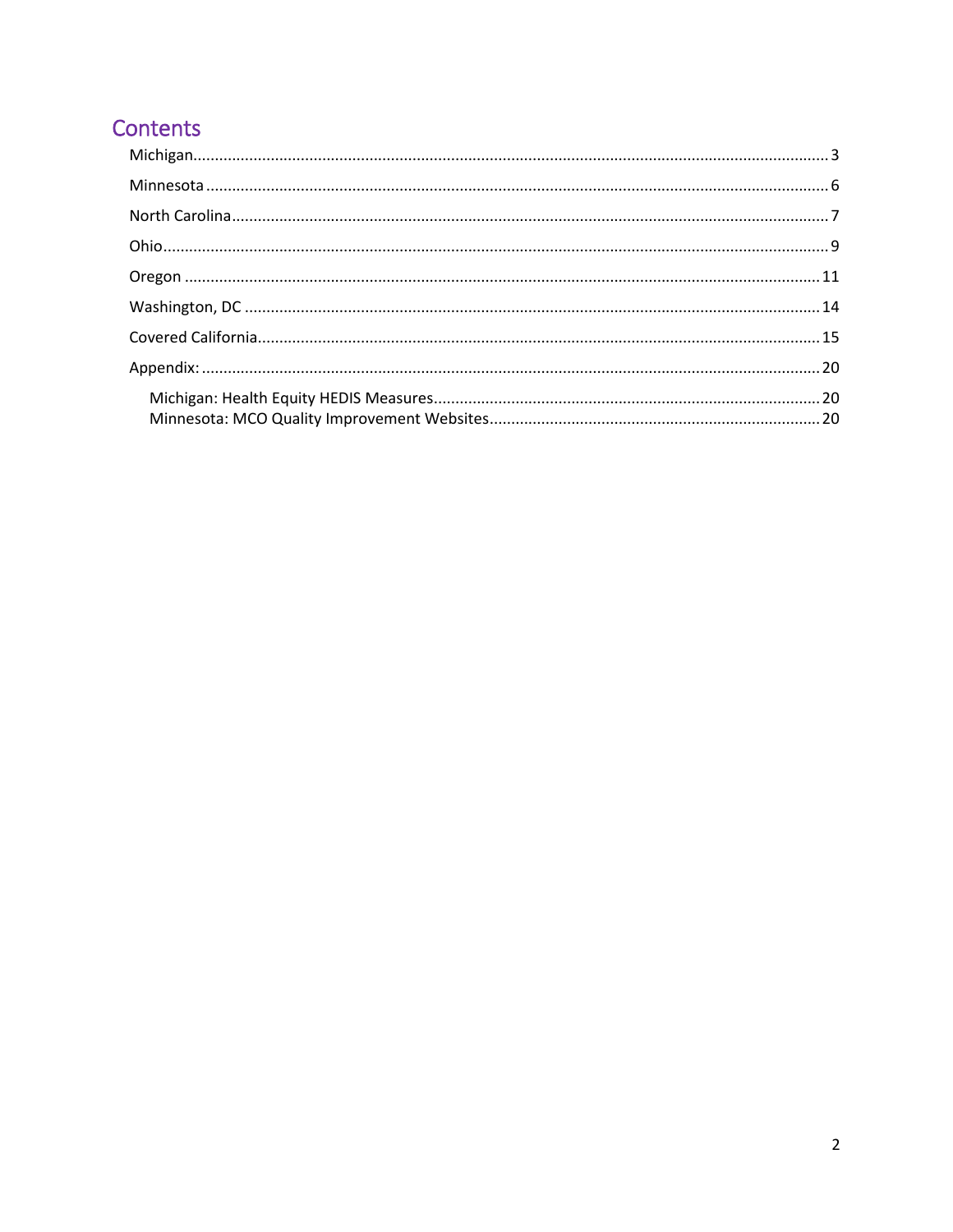# <span id="page-2-0"></span>Michigan

Medicaid Health Plan (MHP) contract[: https://www.michigan.gov/documents/contract\\_7696\\_7.pdf](https://www.michigan.gov/documents/contract_7696_7.pdf)

### **Overview**

*Michigan's population health management strategy includes requirements related to disparities reduction and promotion of health equity. The state is using capitation withhold and quality-based auto-assignment programs to reward MHP performance in reducing racial disparities and improving regionally-defined performance. Contractors are required to perform data analytics to identify disparities and implement and report on the effectiveness of evidence-based interventions that are designed to reduce health disparities and to promote health equity.* 

*Michigan Health Plan performance is evaluated on health equity HEDIS measures, among other performance measures. MI Medicaid Managed Care has a special low birth rate initiative related to reducing racial disparities in maternity outcomes.*

# **General Language**

Contractor must provide the spectrum of primary and preventive care and use the principles of population health management to prevent chronic disease and coordinate care along the continuum of health and wellbeing. Effective utilization of these principles will maintain or improve the physical and psychosocial wellbeing of individuals through cost-effective and tailored health solutions, incorporating all risk levels along the care continuum. This includes the management of high-utilizers. Population health management also includes an overarching emphasis on health promotion and disease prevention and will incorporate community-based health and wellness strategies with a strong focus on the Social Determinants of Health, creating Health Equity, and supporting efforts to build more resilient communities.

#### **Population/Community Health Management**

# **X. Population Health Management**

# **A. Data Aggregation, Analysis, and Dissemination**

# **1. General**

a. Contractor recognizes that Population Health management interventions are designed to address the Social Determinants of Health, reduce disparities in health outcomes experienced by different subpopulations of Enrollees, and ultimately achieve Health Equity.

b. Contractor must develop protocols for providing Population Health management services where telephonic and mail-based care management is not sufficient or appropriate, including the following settings:

- i. At adult and family shelters for Enrollees who are homeless
- ii. The Enrollee's home
- iii. The Enrollee's place of employment or school

c. Contractor must implement the U.S. Department of Health and Human Services (DHHS) Office of Minority Health (OMH) National Standards for Culturally and Linguistically Appropriate Services (CLAS) in Health and Health Care located at [http://www.thinkculturalhealth.hhs.gov/.](http://www.thinkculturalhealth.hhs.gov/)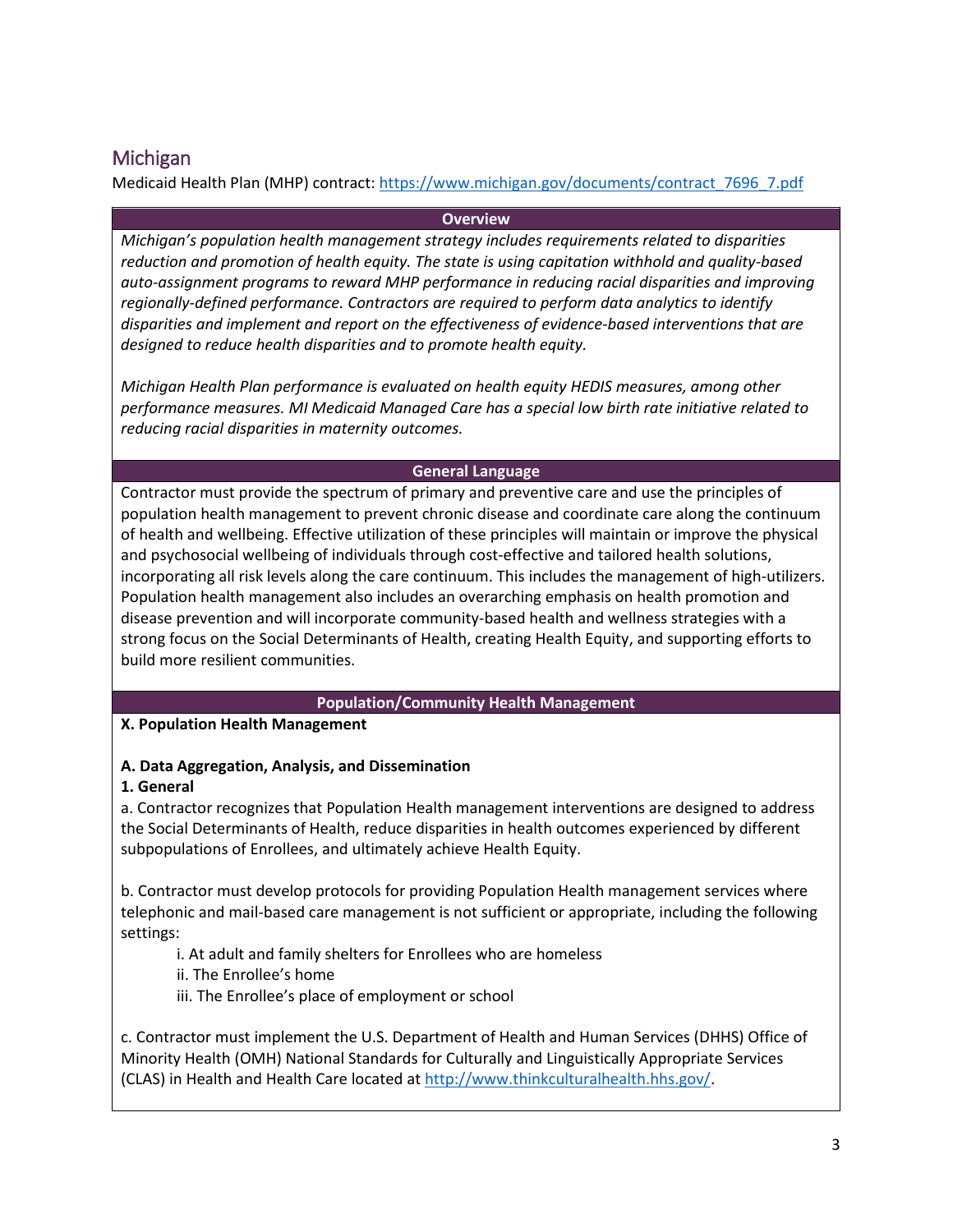#### **MICHIGAN Continued**

#### **Measurement and Data Analytics**

#### **X. Population Health Management**

#### **A. Data Aggregation, Analysis, and Dissemination**

**2. Data Analysis to Support Population Health Management**

Contract must utilize information such as medical and dental claims data, pharmacy data, and laboratory results, supplemented by UM data, Health Risk Assessment results and eligibility status, such as children in foster care, persons receiving Medicaid for the blind or disabled and CSHCS, to address Health Disparities, improve Community Collaboration, and enhance care coordination, care management, targeted interventions, and complex care management services for targeted populations including:

- Subpopulations experiencing a disparate level of social needs such as transportation, housing, food access, unemployment, or education level.
- Subpopulations demonstrating disparate levels of poor health outcomes or access issues based on factors such as race, ethnicity, gender, age, primary language, deaf and hard of hearing, ability, geographic location, or income level.

#### **3. Data Submission and Data Reporting**

Contractor must measure and report annually to MDHHS on the effectiveness of its evidence-based interventions to reduce Health Disparities by considering such measures as number of Enrollees experiencing a disparate level of social needs such as transportation, housing, food access, unemployment, or education level, number Enrollees participating in additional in-person support services such as Community Health Worker, patient navigator, MIHP, or health promotion and prevention program delivered by a community-based organization, and changes in Enrollee biometrics and self-reported health status.

#### **Performance Monitoring**

#### **Appendix 4 – Performance Monitoring Standards**

PURPOSE: The purpose of the performance monitoring standards is to establish an explicit process for the ongoing monitoring of health plan performance in important areas of quality, access, customer services and reporting. Through this appendix, the performance monitoring standards are incorporated into the Contract between the State of Michigan and Contracting Health Plans. The process is dynamic and reflects state and national issues that may change on a year-to-year basis. Performance measurement is shared with Health Plans during the fiscal year and compares performance of each plan over time, to other health plans, and to industry standards, where available.

The Performance Monitoring Standards address the following:

- MDHHS Administrative Measures
- Healthy Michigan Plan (HMP) Measures
- Healthy Michigan Plan Dental Measures
- CMS Core Set Measures / Health Equity HEDIS / HEDIS / Managed Care Quality Measures

For each performance area, the following categories are identified:

Measure: Goal, Minimum Standard for each measure, Data Source, Monitoring Intervals, (annually, quarterly, monthly)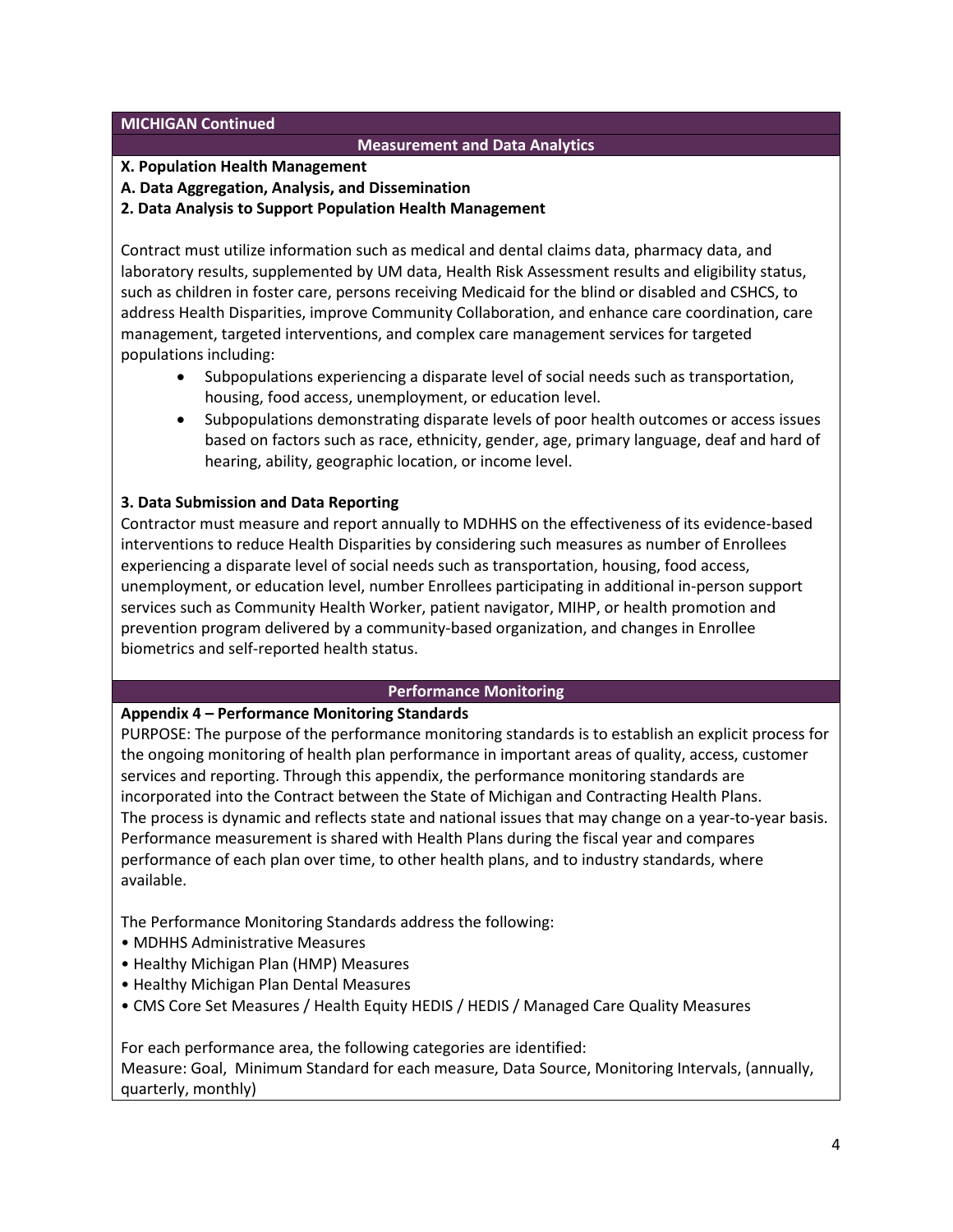**MICHIGAN Continued** 

#### **Interventions**

**D. Providing Care Management Services and Other Targeted Interventions** 

- **2. Targeted Interventions for Subpopulations Experiencing Health Disparities:**
- Contractor must offer evidence-based interventions that have a demonstrated ability to address Social Determinants of Health and reduce Health Disparities to all individuals who qualify for those services.
- Contractor must collaborate with its high volume primary care practices to develop, promote and implement targeted evidence-based interventions. To the extent that CHIRs are functioning within the Contractor's service area, the Contractor must collaborate with CHIRs to develop, promote, and implement these targeted evidence-based interventions.
- Contractor must fully and completely participate in the Medicaid Health Equity Project and report all required information to MDHHS within the specified timeframe.

See Appendix for Michigan's Health Equity HEDIS Performance Monitoring Standards for the 2019- 2020 contract year.

### **Specialized Initiatives**

**FY18-FY20 Focus Bonus: Low Birth Weight (LBW) – Appendix 5B** 

In June 2017, the Michigan Medicaid Managed Care Plan Division (MCPD) identified Low Birth Weight (LBW) as a target outcome associated with the FY 2018 Pay for Performance (P4P) Initiative for the Medicaid Health Plans (MHPs). The LBW P4P initiative supports and aligns with the Medicaid Health Equity Project, which was initiated by MCPD in 2011 to promote health equity and monitor racial and ethnic disparities within the managed care population...The LBW-CH measure specification will be used to analyze and report state-wide Medicaid managed care data, which will be stratified by prosperity region and race/ethnicity. This breakdown of the date will identify health disparities and methods to improve quality care and services to pregnant women and infants. Project Goal: MCPD is launching this multi-year statewide Pay for Performance (P4P) initiative to align MDHHS efforts to promote health equity in maternity care and infant care.

For FY 2018, the goal is to involve the MHPs, existing home visiting programs, and community health worker programs to design and implement a meaningful P4P project. In order to improve infant health outcomes, the initiative will address documented health disparities and health inequities with particular focus on reducing the LBW-CH rate. The activities in FY18 will include identifying evidencebased, integrated models that address LBW through management of medical and social determinants of health. They will also incorporate parties who focus on maternity care to identify and implement models of choice through collaborative processes.

#### **Other**

Contractor must fully and completely participate in the Medicaid Health Equity Project and associated initiatives and report all required information to MDHHS within the specified timeline.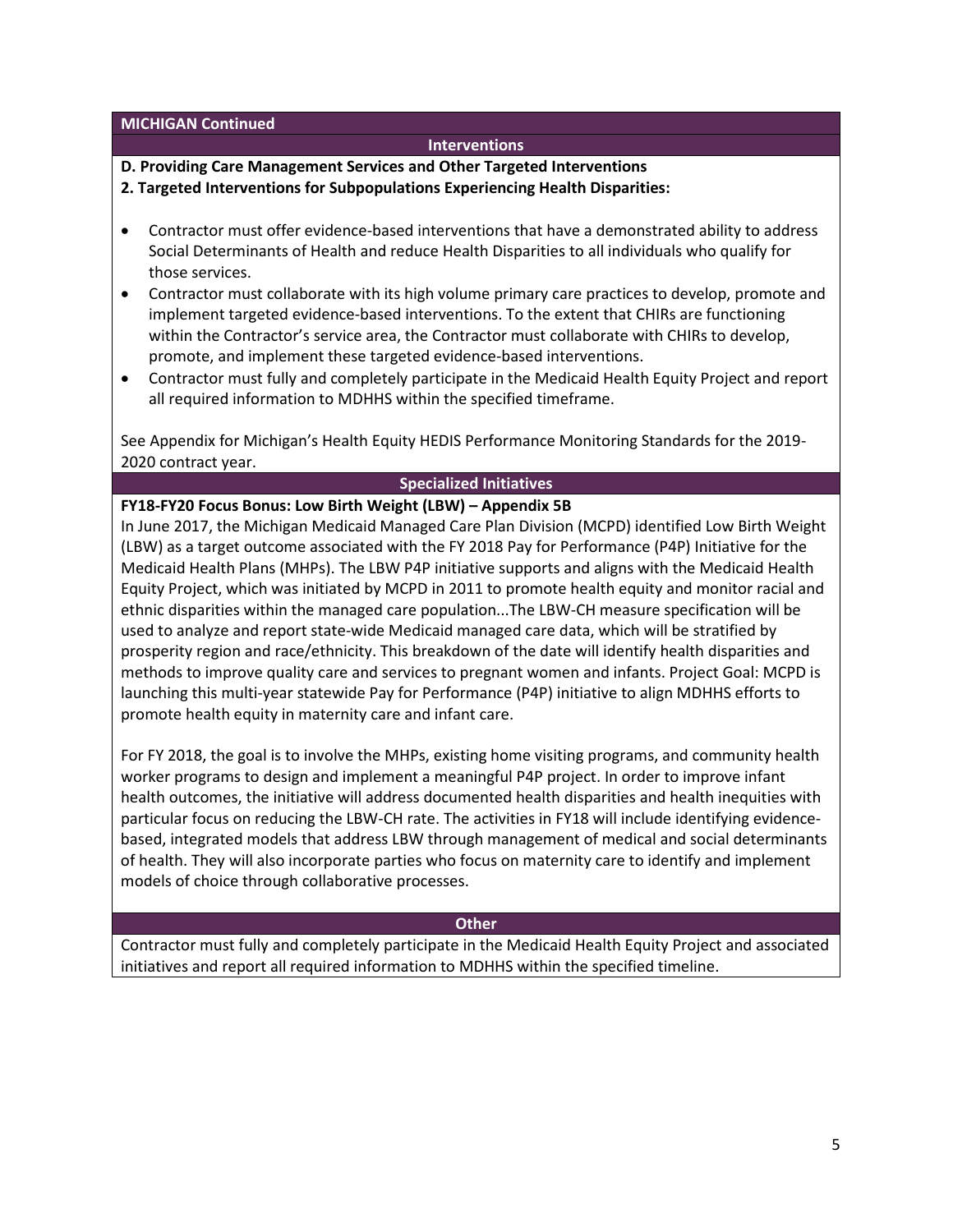# <span id="page-5-0"></span>**Minnesota**

Minnesota DHS Contract for Prepaid Medical Assistance and MinnesotaCare: [https://mn.gov/dhs/assets/2020-fc-model-contract\\_tcm1053-413653.pdf](https://mn.gov/dhs/assets/2020-fc-model-contract_tcm1053-413653.pdf)

#### **Overview**

*Minnesota requires at least one quality improvement project to address health disparities, and that a description of this project be published on the MCO's website. A listing of the MCOs quality improvement websites is included within the Appendix. Healthy disparities focused MCO quality improvement activities include: Blue Cross MN's program to increase colorectal cancer screenings among members of color; HealthPartners program to increase member's with disabilities access to dental care; and Hennepin Health's program to reduce racial disparities in depression management.* 

#### **Quality Improvement**

#### **7.8 Annual Quality Program Update**.

Annually, the MCO shall demonstrate how the MCO's Quality Improvement Program identifies, monitors and works to improve service and clinical quality issues relevant to the MHCP Enrollees.

The MCO shall submit, on or before May 1st of the Contract Year, a web site link to a public web page associated with the MCO describing quality improvement activities that have resulted 2020 Families and Children; MCO 2020 - 139 - in measurable, meaningful and sustained improved health care outcomes for the contracted populations. The MCO will describe the quality strategies, including quantitative evidence of improvements, lessons learned, and how the quality improvement outcomes will influence future activities. The web page must prominently feature the description of at least one quality improvement activity addressing health care disparities.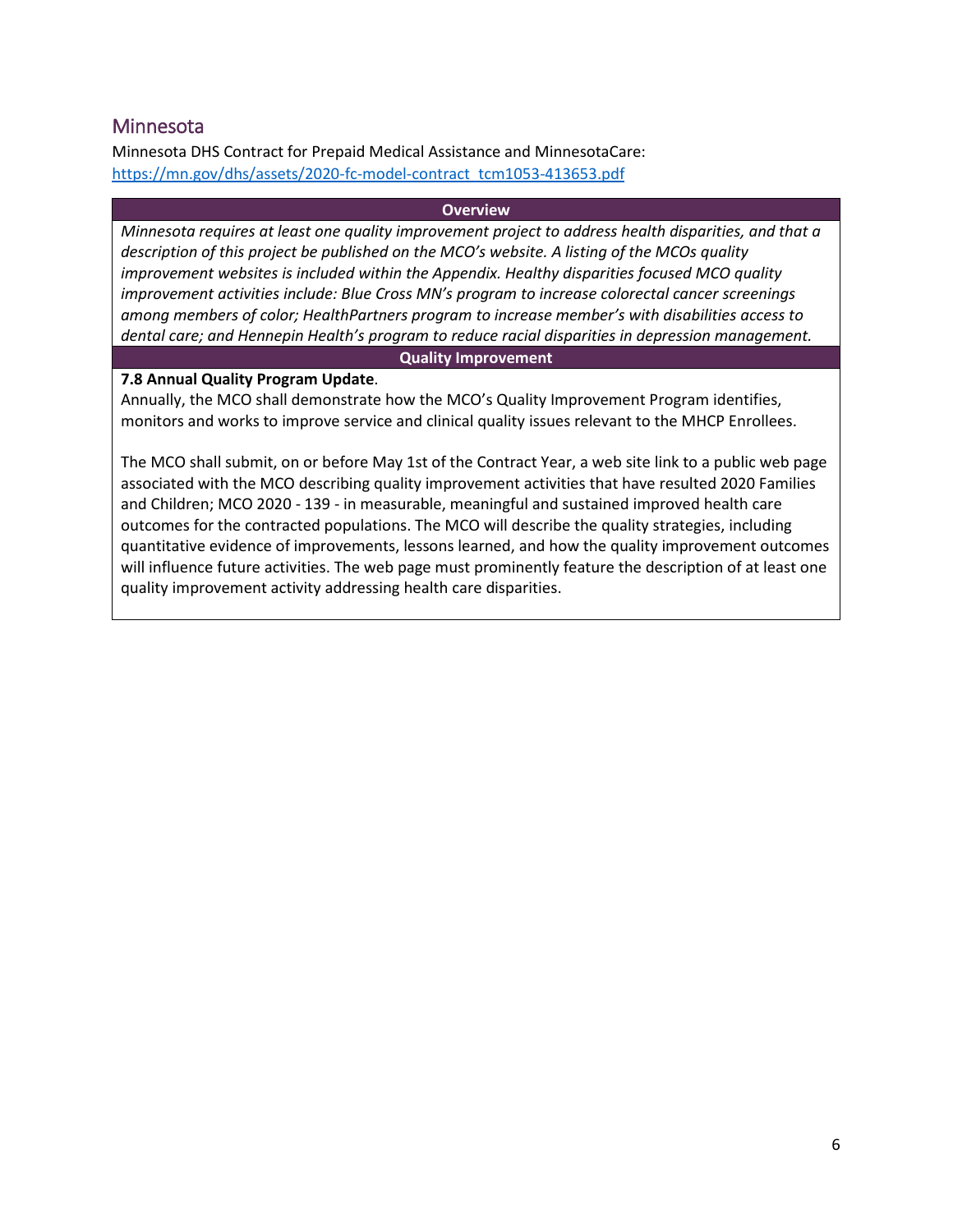# <span id="page-6-0"></span>North Carolina

Medicaid Prepaid Health Plan Model Contract (not yet implemented): <https://files.nc.gov/ncdhhs/30-19029-DHB-1.pdf>

#### **Overview**

*North Carolina was expected to transition from fee for service to MMC. Their MMC RFP would have moved their Medicaid program to a capitated, full-risk managed care program where the contractors are referred to as Prepaid Health Plans (PHPs). The managed care awards, which included both regional and statewide contracts, were set to go live on 2/1/2020 but have been indefinitely delayed due to the North Carolina General Assembly failing to provide new spending or program authority to transition to managed care[1](#page-6-1) as well as Medicaid MCO procurement protests.[2](#page-6-2)*

*Promoting health equity through reduction of health disparities will be a focus within North Carolina's Quality Management and Quality Improvement requirements. PHPs will identify disparities and implement interventions through their population health management programs to reduce disparities.*

#### **Measurement and Data Analytics**

### **E. Quality and Value**

- **1. Quality Management and Quality Improvement**
- **j. Disparities Reporting and Tracking**
- The PHP shall report measures against a set of stratification criteria that may include, but is not limited to: race and ethnicity, geography, eligibility category, and age and gender where appropriate and feasible for many of the Quality Measures.
- The PHP shall address inequalities as determined by the Department during review of the PHP's performance against disparity measures. The Department will define the disparity stratifications for each measure after Contract Award and annually thereafter.

#### **Quality Improvement**

# **E. Quality and Value**

# **1. Quality Management and Quality Improvement**

.. [NC] will work with the PHP to develop a data-driven, outcomes-based continuous quality improvement process that builds upon this history and focuses on rigorous outcome measurement against relevant targets and benchmarks, promotes equity through reduction or elimination of health disparities, and appropriately rewards PHPs and, in turn, providers for advancing quality goals and health outcomes. The PHP shall have a robust Quality Management and Improvement Program that will focus on health outcomes, not only healthcare process measures, and align with the NC Medicaid Quality Strategy and Quality Assessment and Performance Improvement (QAPI) Plan.

The Quality Management and Improvement Program Plan shall include:

- Mechanisms to conduct and assess performance improvement projects (PIPs) specified by the Department;
- Mechanisms to assess the quality and appropriateness of care for Members with special health care needs

l

<span id="page-6-1"></span><sup>1</sup> <https://medicaid.ncdhhs.gov/>

<span id="page-6-2"></span><sup>2</sup> [https://news.bloomberglaw.com/health-law-and-business/insight-its-a-legalpalooza-for-north-carolina-medicaid](https://news.bloomberglaw.com/health-law-and-business/insight-its-a-legalpalooza-for-north-carolina-medicaid-managed-care-contracts)[managed-care-contracts](https://news.bloomberglaw.com/health-law-and-business/insight-its-a-legalpalooza-for-north-carolina-medicaid-managed-care-contracts)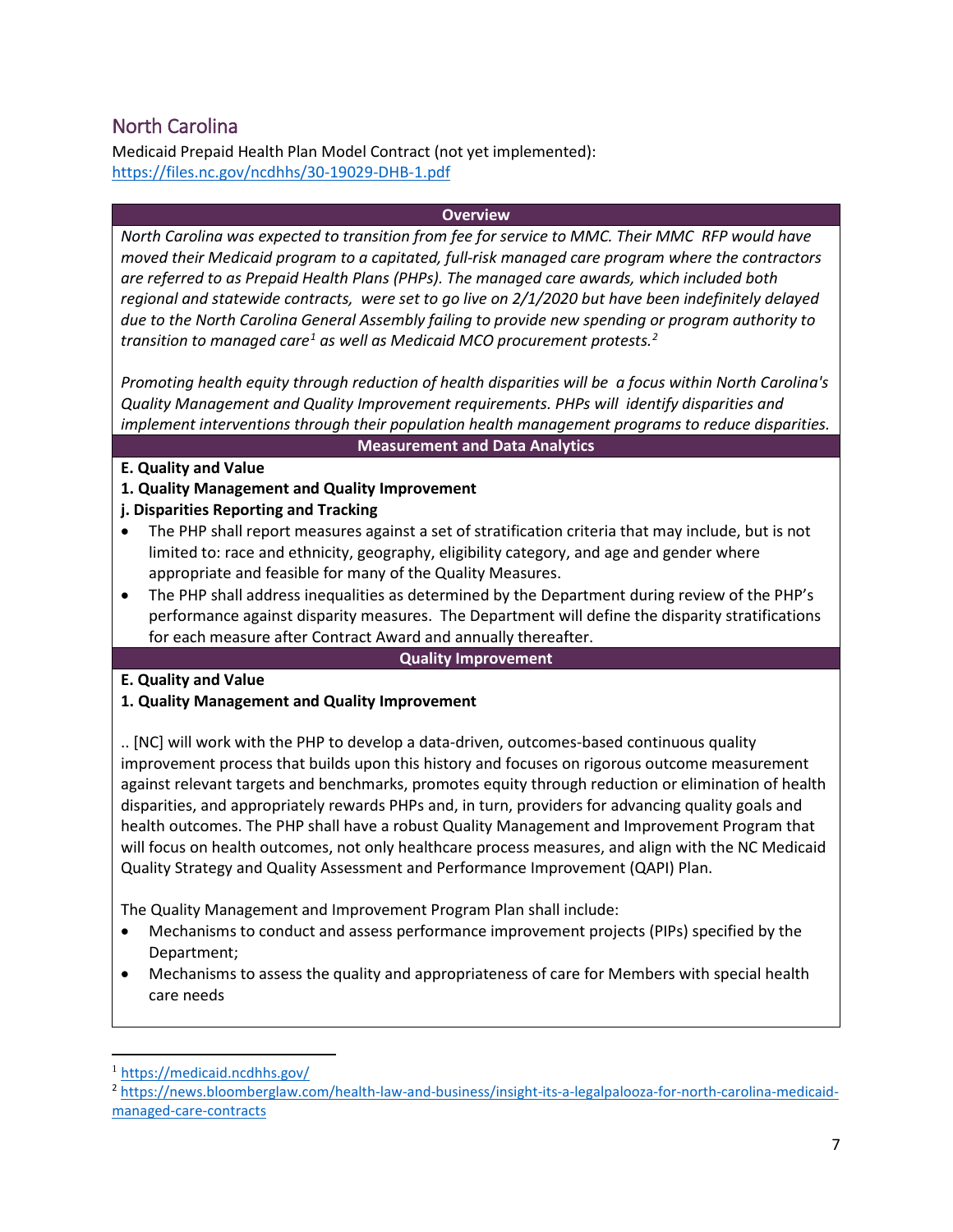#### **NORTH CAROLINA (Continued)**

# **Quality Improvement (continued)**

- Mechanisms to assess the quality and appropriateness of care provided to Members needing long-term services and supports, including assessment of care between settings and a comparison of services and supports received with those set forth in the Member's treatment/service plan;
- Mechanisms to assess and process for identifying interventions to improve quality disparities based on age, race, ethnicity, sex, primary language, and by key population group (e.g., LTSS);
- Mechanisms to incorporate population health programs targeted to improve outcomes measures;
- Mechanisms for collection and submission of all quality performance measurement data required by the Department;
- Mechanisms to detect both underutilization and overutilization of services;
- Mechanisms for participation in efforts by the Department to prevent, detect, and remediate; critical incidents including those required for home and community-based waiver programs;
- Mechanisms to assess and address health disparities at a statewide and regional level, including findings from the disparity report that PHPs are required to develop;
- A Provider Support Plan (see additional details below in Section 11); and
- The PHP's Contributions to Health-Related Resources in alignment with improvement in particular health outcomes outlined in the Quality Strategy.
- ii. Quality Assessment and Performance Improvement Plan
- c) The QAPI Plan must include the following elements:
- Mechanisms to assess and process for identifying interventions to improve quality disparities based on age, race, ethnicity, sex, primary language, geography and by key population group (e.g., LTSS);
- Mechanisms to assess and address health disparities, including findings from the disparity report that PHPs are required to develop;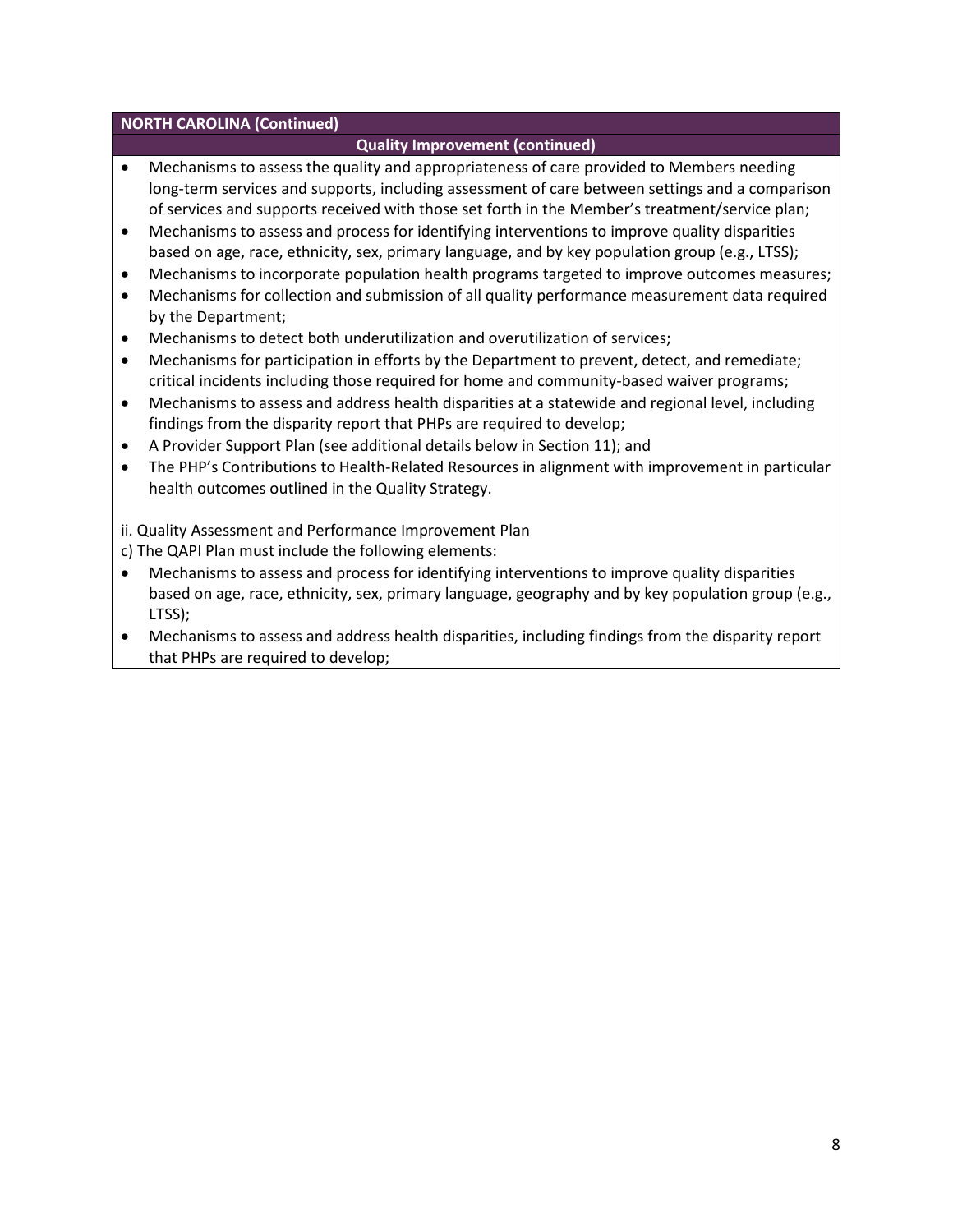# <span id="page-8-0"></span>Ohio

# Medicaid Managed Care Plan (MCP) Agreement:

[https://medicaid.ohio.gov/Portals/0/Providers/ProviderTypes/Managed%20Care/Provider%20Agreeme](https://medicaid.ohio.gov/Portals/0/Providers/ProviderTypes/Managed%20Care/Provider%20Agreements/Medicaid-Managed-Care-Generic-PA.pdf) [nts/Medicaid-Managed-Care-Generic-PA.pdf](https://medicaid.ohio.gov/Portals/0/Providers/ProviderTypes/Managed%20Care/Provider%20Agreements/Medicaid-Managed-Care-Generic-PA.pdf)

#### **Overview**

*Ohio's Medicaid Managed Care Plans (MCPs) are required to identify health disparities in health care access, services and outcomes based on member demographic data. MCPs are required to address health disparities through their quality improvement requirements, which include implementing interventions and evaluating their success. Most of the health disparities language is in Appendix K: Quality Care.* 

### **General Language**

# **Appendix K Quality Care**

# **k. Addressing Health Disparities**

According to the U.S. Department of Health and Human Services' Office of Minority Health, a health disparity is "a particular type of health difference closely linked with social or economic disadvantage." Health disparities adversely affect groups of people who have systematically experienced greater social and/or economic obstacles to health based on characteristics historically linked to discrimination or exclusion (e.g., race or ethnic group; religion; socioeconomic status; gender; age; mental health; cognitive, sensory or physical disability; sexual orientation; or geographic location).

Support of ODM's health equity efforts includes having MCP health equity representatives actively involved in improvement initiatives, determining the root cause of inequities, developing targeted interventions and measures, and collecting and analyzing data to track progress in disparity reduction efforts. These efforts move beyond agenda setting, and instead focus on the work needed for change to occur, and place greater responsibility for improvement on all parties participating in improvement efforts.

# **Measurement and Data Analytics**

# **Appendix K Quality Care**

# **k. Addressing Health Disparities**

In support of ODM's effort to achieve health equity, the MCP shall collect and meaningfully use race, ethnicity and language data to identify and reduce disparities in health care access, services and outcomes.

# **7. Quality Improvement Program**

# QI Initiative Staffing

i. Quality improvement teams shall be composed of MCP staff dedicated to the Ohio line of business that represent the following areas of expertise:

- Continuous quality improvement,
- Analytics,
- Subject matter expertise in clinical and/or nonclinical improvement topic(s) being addressed through improvement efforts,
- Health equity,
- Member- and provider-perspectives; and
- MCP policies and processes related to the improvement topic.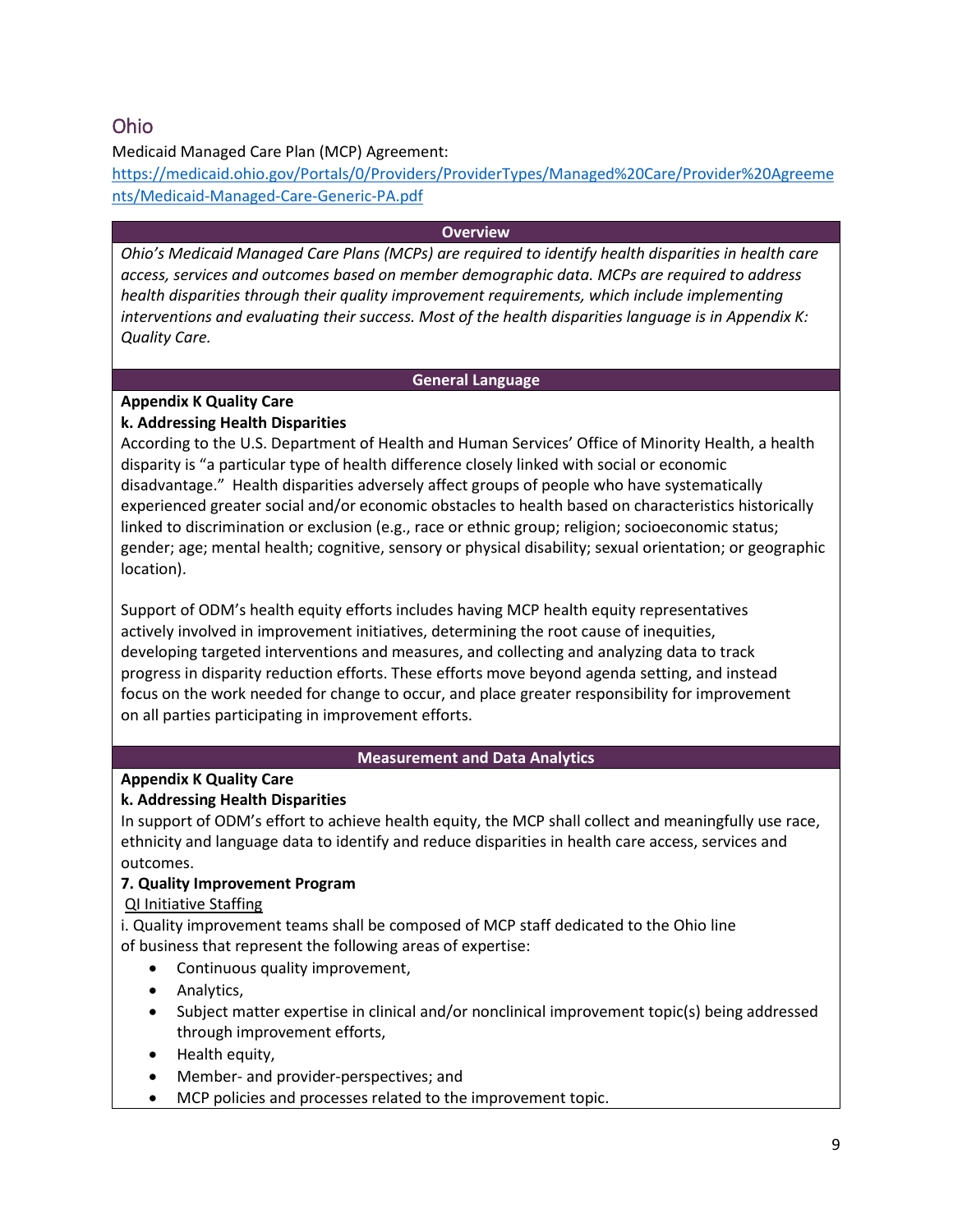#### **OHIO Continued**

### **Quality Improvement Continued**

# **Appendix K**

# **Quality Care**

ii. Required QI responsibilities include:

- Frequent and ongoing data analysis to quickly determine the effectiveness of interventions;
- Frequent communication with team members and the senior leadership team regarding the status of improvement projects, intervention successes and failures, data used to determine success, lessons learned, opportunities and progress;
- Analyzing data to identify disparities in services and/or care and tailoring interventions to specific populations when needed;

### **Quality Improvement Strategy**

The MCP shall submit a clearly delineated, outcomes-driven strategy for improvement (e.g., work plan) as part of its annual QAPI submission. The strategy shall measure, analyze, and track performance indicators that reflect the ODM Quality Strategy population health focus, including: population streams (e.g., women of reproductive age, chronic conditions, and behavioral health), value-based purchasing strategies (e.g., comprehensive primary care, episode-based payments), and health equity focus.

### **QAPI Program Impact and Effectiveness**

The MCP shall evaluate the impact and effectiveness of each effort within the QAPI program, including efforts to reduce health disparities. The MCP Medicaid Managed Care Appendix K Quality Care Rev. 1/2019 Page 149 of 218 shall update the QAPI program based on the findings of the selfevaluation and submit both the evaluation results and updates annually to ODM for review and approval following the template provided in the QAPI guidance document. Evaluation should, at a minimum, include:

- The outcomes and trended results of each improvement project, including documentation of successful and unsuccessful interventions
- The results of any efforts to support community integration for enrollees using long term services and supports; and
- How these results will be incorporated into the MCP's quality strategy.

#### **Other**

# **Appendix D Ohio Department of Medicaid (ODM) Responsibilities**

ODM will provide the MCP linkages to organizations that can provide guidance on the development of effective strategies to eliminate health disparities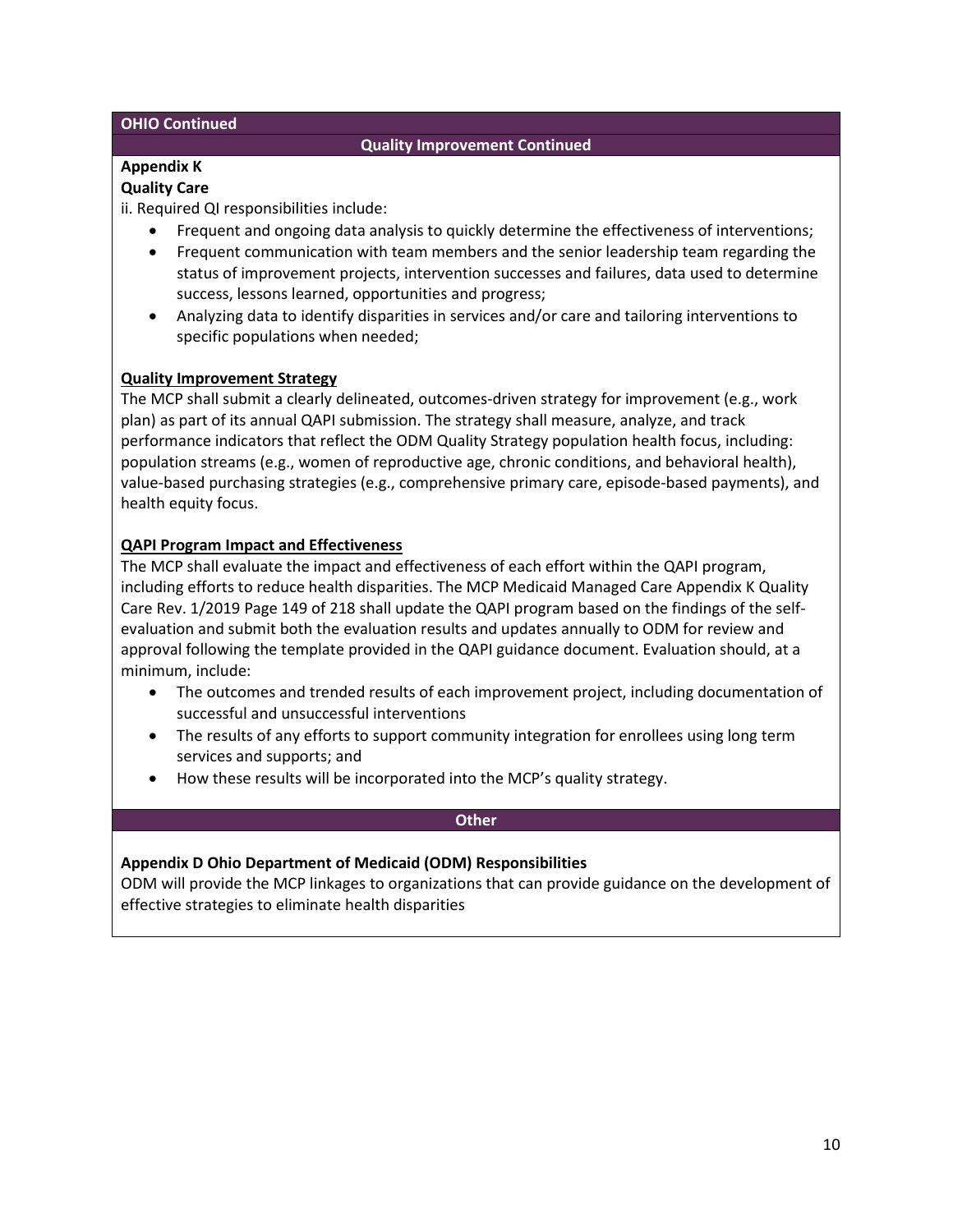# <span id="page-10-0"></span>Oregon

Medicaid CCO 2.0 Contract: [https://www.oregon.gov/oha/OHPB/CCODocuments/Final-CCO-contract](https://www.oregon.gov/oha/OHPB/CCODocuments/Final-CCO-contract-terms-for-5-year-contract-awardees.pdf)[terms-for-5-year-contract-awardees.pdf](https://www.oregon.gov/oha/OHPB/CCODocuments/Final-CCO-contract-terms-for-5-year-contract-awardees.pdf)

#### **Overview**

*Oregon contracts with Coordinated Care Organizations (CCOs) to provide Medicaid managed care services to members in defined regions. In January 2020, 15 CCOs began service to Oregon Health Plan members across the State under its CCO 2.0 contracts. Oregon's CCO 2.0 contract requirements are intended to reduce health disparities, address the social determinants of health, and to promote health equity. The contract dedicates an entire section, Exhibit K, to requirements associated with SDOH and Health Equity. For ease of reading, Exhibit K has been attached in its entirety as an appendix to this document. The other requirements related to disparities or health equity that OR included in different sections of the contract are included in the table below.* 

*The key requirements of the Oregon contract include: the creation of a Community Advisor Council to advise the Contractor on serving the health care needs of the entire community, working in partnership with public and community partners, the collection of demographic and health data and the creation of a community health improvement plan for not just members but for all of the communities within the contractor's service area, the development of a spending proposal to address housing and other SDOH-E priorities, the sharing of any quality incentive dollars received with the Contractor's community partners, and requirement to consider disparities in evaluations.* 

#### **General Language**

### **Exhibit B –Statement of Work - Part 3 Patient Rights and Responsibilities, Engagement and Choice**

- **1. Member and Member Representative Engagement in Member Health Care and Treatment Plans.** Contractor shall actively engage Members, Member Representatives, and their families as partners in the design and implementation of Member's individual treatment and care plans, with ongoing consultation regarding individual and cultural preferences and goals for health maintenance and improvement. Contractor shall ensure that Member choices are reflected in the development of Treatment Plans and Member dignity is respected… Contractor shall demonstrate how it:
	- Engages Members to participate in development of holistic approaches to patient engagement and responsibility that account for SDOH and health disparities;

#### **Measurement and Data Analytics**

#### **Exhibit B –Statement of Work - Part 8 Accountability and Transparency of Operations**

c. Contractor shall assist OHA with development and distribution of survey instruments and participate in other evaluation procedures established by OHA for evaluating Contractor's progress on payment reform and delivery system change including the achievement of benchmarks, progress toward eliminating health disparities, results of evaluations, customer satisfaction, use of Patient-Centered Primary Care Homes (PCPCHs), the involvement of local governments in governance and service delivery, or other developments as determined necessary by OHA its external review organizations, or any of its other designees, agents, or subcontractors (or any combination, or all, of them).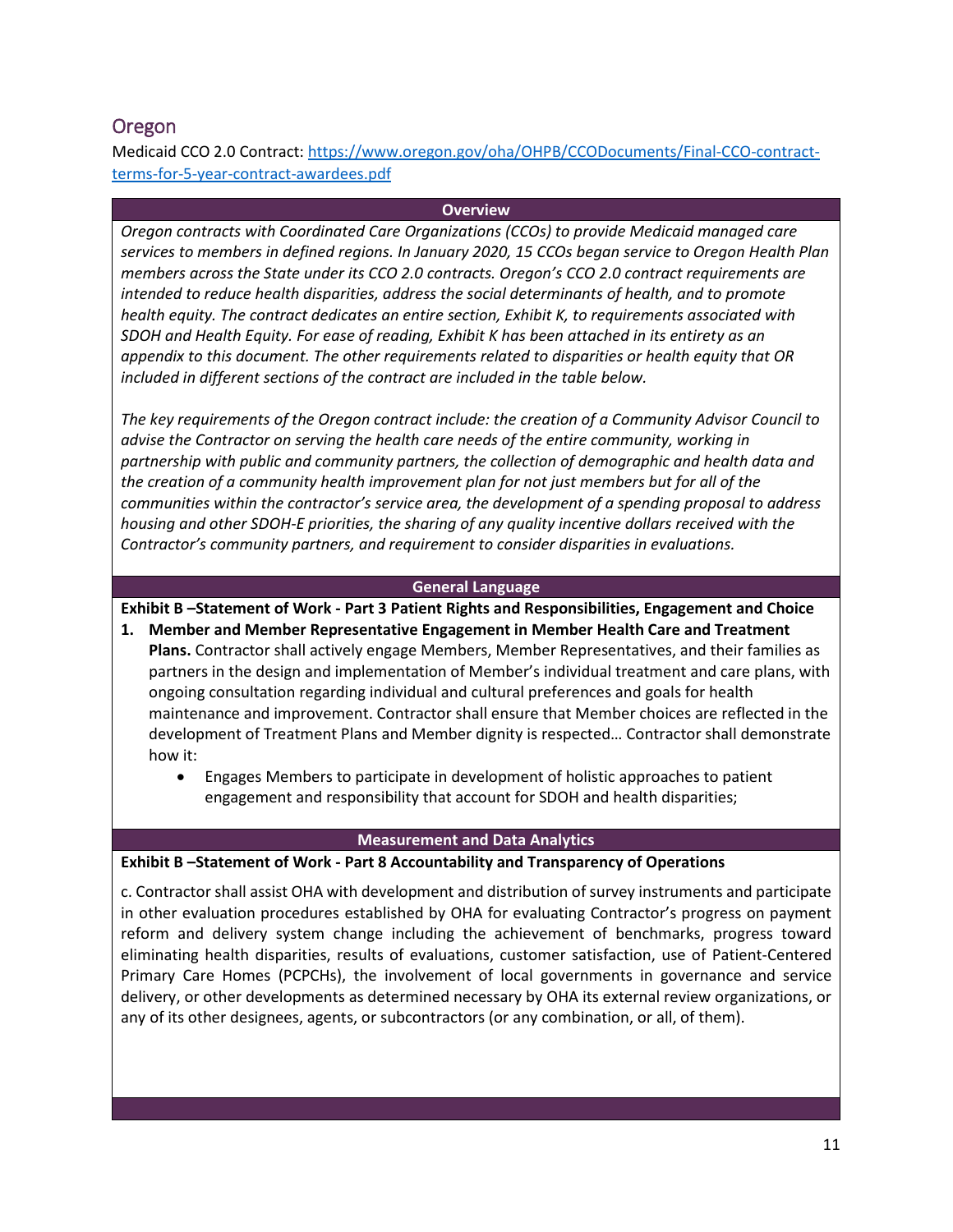**OREGON Continued**

#### **Quality Improvement**

#### **Exhibit B –Statement of Work - Part 10**

#### **Transformation Reporting, Performance Measures and External Quality Review**

#### **2. Transformation and Quality Strategy (TQS) Requirements**

- b. As set forth in the TQS Guidance Document, Contractor's TQS must include strategies and activities as required under the State's 1115 Waiver, 42 CFR §438.330 (a) and (b), and other federal obligations to improve certain elements of the services provided by Contractor to Members…as well as information about processes and procedures related to the TQS.
- c. Accordingly, the TQS must include, without limitation the following:
- (1) In accordance with the State's 1115 Waiver, strategies and related activities to improve Quality and appropriateness of care and Health Equity with respect to REAL+D, Cultural Competency, and CLAS standards and criteria.

#### **4. Performance Measures: Quality Pool Incentive Payments**

a. OHA has implemented a Quality Pool incentive payment program that is based on the Outcome and Quality Measures. The Quality Pool rewards all participating CCOs that demonstrate quality of care provided to their members as measured by their performance or improvement on the Outcome and Quality Measures.

b. Contractor will, if it meets certain metrics related to performance or improvement in a Measurement Year, receive a monetary Payment from the Quality Pool. Contractor shall create a written distribution plan for Quality Pool and Challenge Pool earnings.

The distribution plan must include: An overview of the methodology and/or strategy used to distribute quality pool earnings to Participating Providers, including Social Determinants of Health and Equity and public health partners, that provides information related to the Contractor's process of evaluating the contributions of Participating Providers and connecting those evaluations to distribution of funds;

#### **5. Performance Measure Incentive Payments for Participating Providers**

Contractor must offer correlative arrangements with Participating Providers (including Social Determinants of Health and Equity partners, public health partners, and other Health-Related services Providers as appropriate), providing monetary incentive payment arrangements with Providers that reflect priorities which align with the Quality Pool program for achieving the outcome and quality objectives. Contractor shall report these arrangements and amounts paid to OHA's Contract Administrator via Administrative Notice. Such arrangements and amounts paid shall be broken down by quarter and provided in an annual Report in a format determined by OHA (about which OHA shall advise Contractor's Contract Administrator via Administrative Notice) and sent to OHA in conjunction with the 4th Quarter reporting period.

#### **6. Performance Improvement Projects**

b. Contractor shall undertake PIPs that address at least four of the eight focus areas listed below... One of the four shall be the Statewide PIP…. In order to satisfy the requirements set forth in 42 CFR §438.358 and 438.330(a)(2) Contractor shall select an additional three (3) PIPs from the list as follows:

(8) Social Determinants of Health and Equity.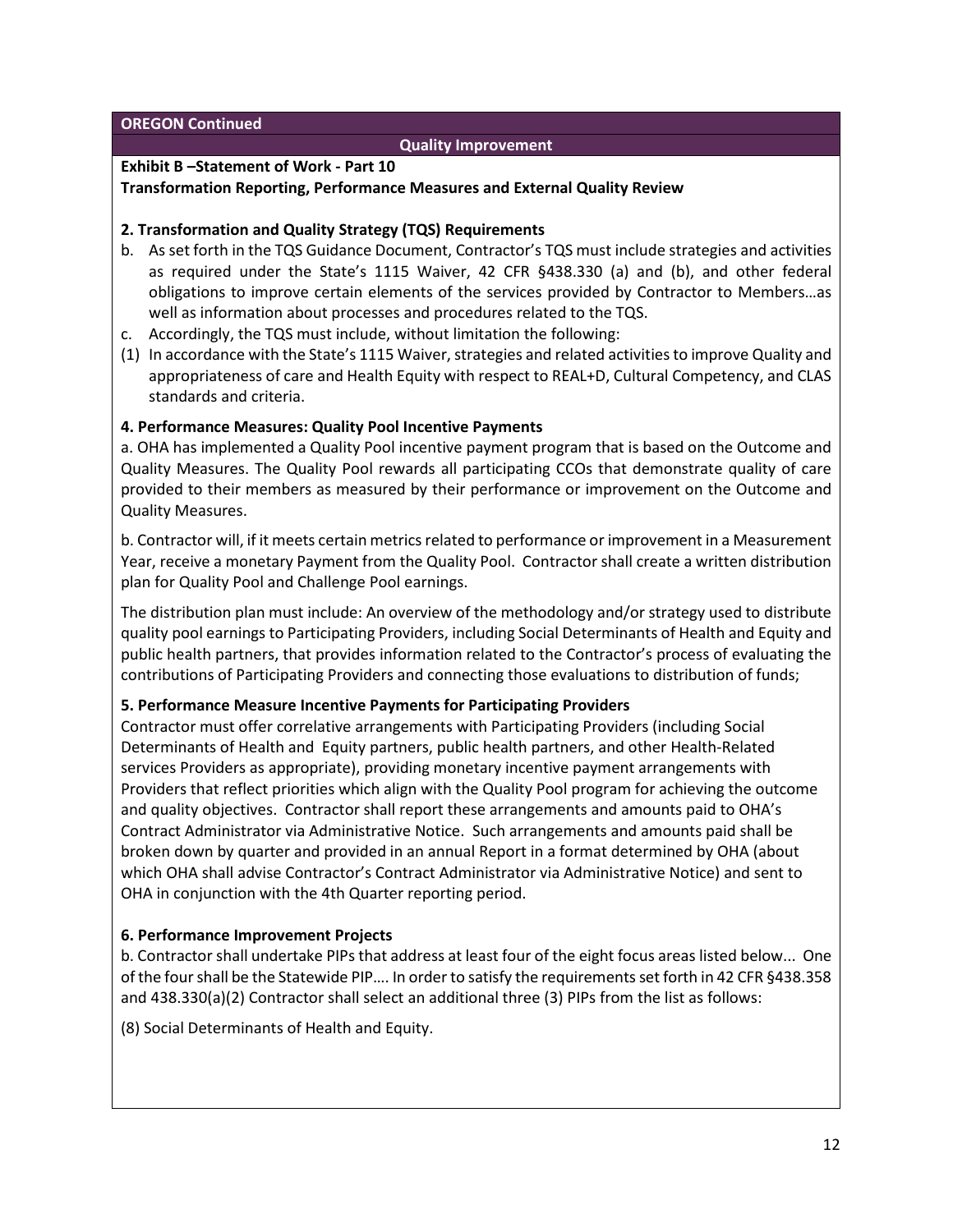#### **OREGON Continued**

### **Performance Monitoring**

#### **Exhibit H – Value Based Payment**

#### **7. Interviews: VBP Arrangements and Data Reporting Contract Year One (2020)**

In June of 2020, Contractor's executive leadership team shall engage in interviews with OHA to:… (b) Discuss outcome of Contractor's plan for mitigating adverse effects of VBPs and compare/describe any modifications to that which was included in the Application Contractor submitted in response to the RFA and those relating to VBP arrangements with Providers serving populations with complex care needs or those who are at risk for health disparities, or both complex care needs and being at risk for health disparities, and compare and describe any modifications to the plans;

#### **8. VBP Data Reporting: Contract Year Two (2021)**

In June of 2021, Contractor's executive leadership team must engage in interviews with OHA to: …(2) Discuss outcome of the Contractor's plan for mitigating adverse effects of VBPs on populations with complex care needs or those who are at risk for health disparities, or both complex care needs and being at risk for health disparities, and compare and describe any modifications to the plans;

#### **Other**

### **Exhibit B –Statement of Work - Part 4 Providers and Delivery System**

10. Delivery System Dependencies

Intensive Care Coordination for Prioritized Populations and Members with Special Health Care Needs (1) Contractor shall prioritize working with Members who are eligible for ICC Services and communities experiencing health disparities (as identified in the Community Health Assessment). Contractor shall actively engage such Members in accessing and managing appropriate preventive, remedial and supportive care and services to reduce the use of avoidable Emergency Department visits and Hospital admissions.

#### **Definitions**

"**Health Equity**" means a health system that creates health equity when all people can reach their full health potential and well-being and are not disadvantaged by their race, ethnicity, language, disability, gender, gender identity, sexual orientation, social class, intersections among these communities or identities, or other socially determined circumstances. Achieving health equity requires the ongoing collaboration of all sectors across Oregon, including Tribal governments, to address the equitable distribution or redistributing of resources and power and recognizing, reconciling and rectifying historical and contemporary injustices. **"Health Equity Plan"** means the Health Equity plan required to be drafted by Contractor and provided to OHA in accordance with Ex. K

**"Social Determinants of Health and Equity"** and **"SHOH-E"** each means the social, economic, and environmental conditions in which people are born, grow, work, live, and age. These conditions significantly impact length and quality of life and contribute to health inequities. Social Determinants of Health fall into the following domains: neighborhood and built environment, economic stability, education, and social and Community health<sup>[3](#page-12-0)</sup>.

**"Learning Collaborative"** means a program in which CCOs, State agencies, and PCPCHs that provide or perform the activities that serve Health System Transformation objectives, achieve, the purposes of the Contract, and share: (iii) best practices and emerging practices that increase access to Culturally and Linguistically Appropriate care and reduce health disparities;

l

<span id="page-12-0"></span><sup>3</sup> 410-141-3735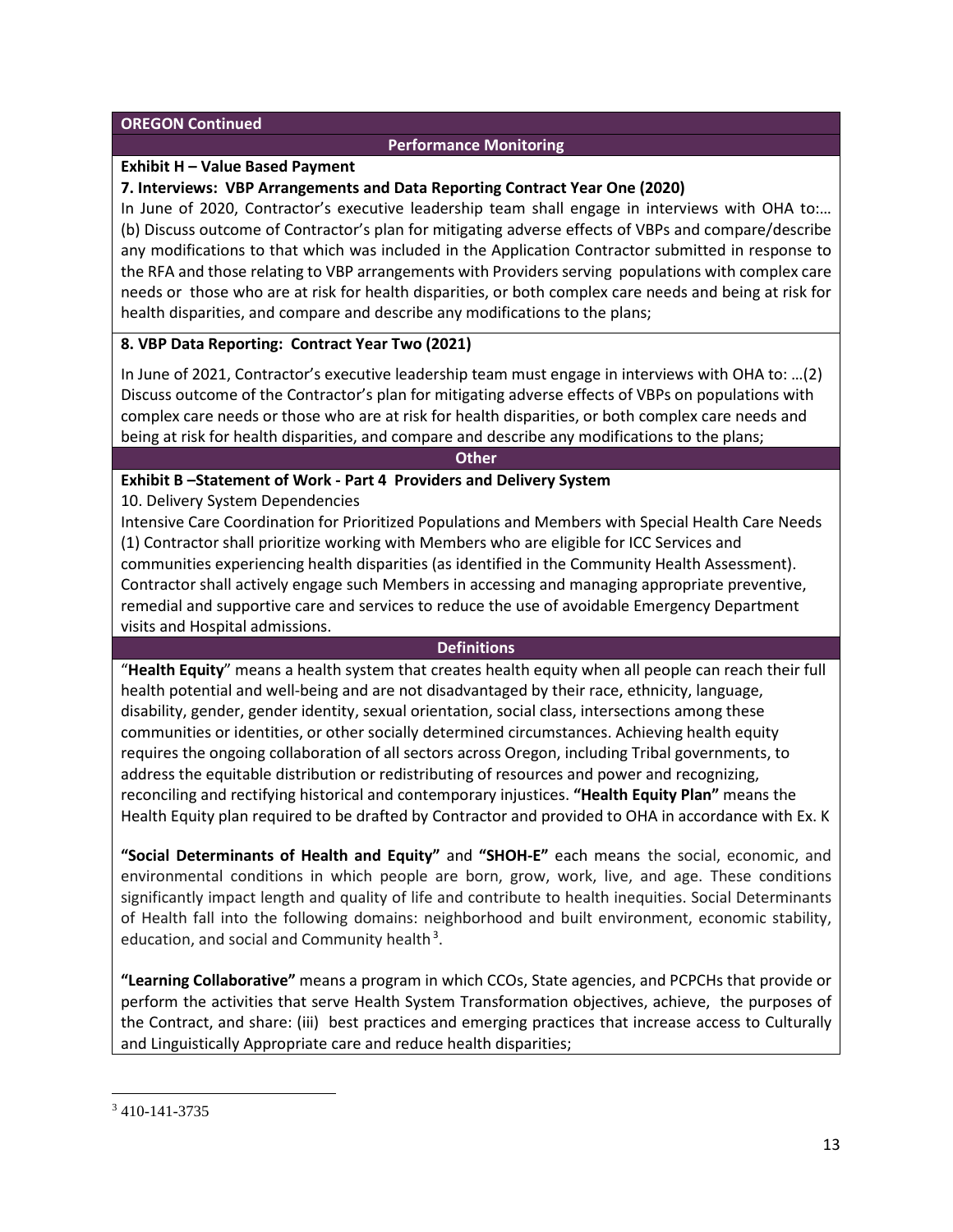# <span id="page-13-0"></span>Washington, D.C.

D.C.'s current Medicaid Managed Care Organization (MCO) Contract is not posted publicly

#### **Overview**

*Washington, DC's Medicaid Managed Care Organizations (MCOs) are required to identify health disparities in health care utilization and in health outcomes based on member demographic data including race/ethnicity, language, by DC ward and social determinants of health. MCOs are required to address health disparities through their quality improvement requirements, which include implementing interventions and evaluating their success.*

#### **General Language**

### **SECTION C: Specifications/Work Statement**

C.1.2 The goal of the Medicaid Managed Care Program (MMCP) through this RFP is to promote healthy outcomes of the enrolled populations in the most cost-effective manner possible. The District's Medicaid population is diverse, including individuals with existing complex medical and social needs and those at high-risk or increasing risk for health care disparities. The low-income population may be impacted by a range of social factors, including homelessness that must be recognized within effective plans of care. The MMCP shall have a clear focus on achieving better health outcomes, health care innovation and cost-effective quality healthcare. It is the intent of this RFP to significantly strengthen the managed care delivery system for eligible DC residents who receive services through the DCHFP and Alliance.

#### **Measurement and Data Analytics**

#### **C.5 Requirements**

# **C.5.32 Quality Assessment and Performance Improvement (QAPI)**

Analyzes data, including social determinants of health, to determine differences in quality of care and utilization, as well as the underlying reasons for variations in the provision of care to enrollees; C.5.32.3 CQI Plan

Reducing racial, socioeconomic and ethnic disparities in health care utilization and in health outcomes. Comparing health care utilization data for Enrollees by Enrollee subgroups, such as, race/ethnicity, language, and by DC ward against prior year performance, and, where possible, against regional and national benchmarks;

C.5.32.6 Performance Measures

Contractor shall: identify disparities in health services and health outcomes between subpopulations/groups (race/ethnicity and language); identify social determinants of health; and identify the causes for health disparities.

# **Quality Improvement**

# **C.5.32 Quality Assessment and Performance Improvement (QAPI)**

Develops system interventions to address the underlying factors of disparate utilization, healthrelated behaviors, and health outcomes, including but not limited to how they relate to high utilization of Emergency Services;

C.5.32.6 Performance Measures

Contractor shall: identify disparities in health services and health outcomes between subpopulations/groups (race/ethnicity and language); identify social determinants of health; and identify the causes for health disparities. The Contractor shall develop a plan of action and a timeline to remediate the social determinants of health and health disparities identified through targeted interventions and include this plan and timeline in the Contractor's QAPI program and CQI plan submissions to DHCF. This plan of action shall include a performance measurement and evaluation component, in coordination with section C.5.32.6.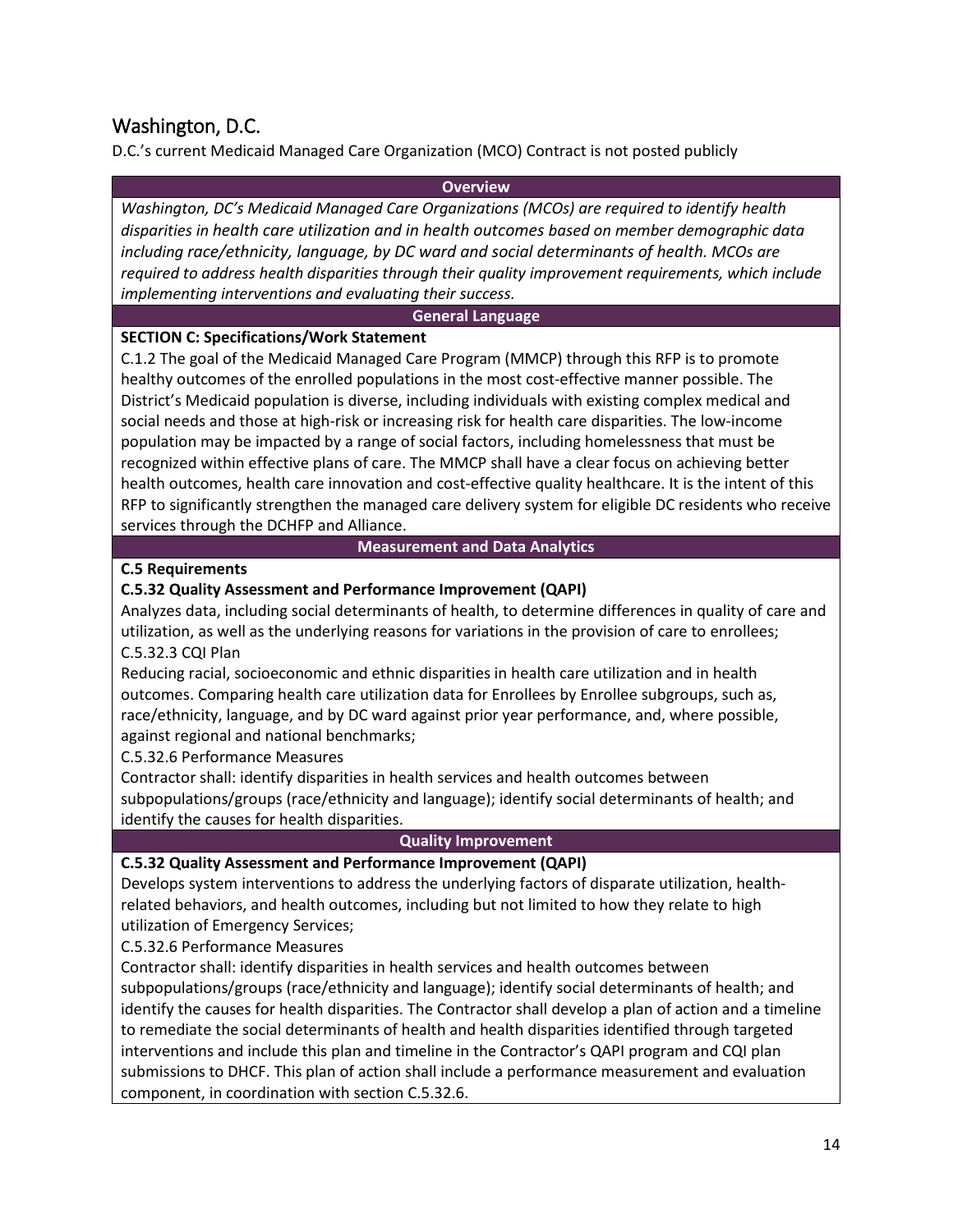# <span id="page-14-0"></span>Covered California

Covered California 2017 Individual Market QHP Issuer Contract, Attachment 7: Quality, Network Management, Delivery System Standards and Improvement Strategy: [https://hbex.coveredca.com/insurance-companies/PDFs/Attachment-7\\_2020\\_Clean\\_Final-Model.pdf](https://hbex.coveredca.com/insurance-companies/PDFs/Attachment-7_2020_Clean_Final-Model.pdf)

Covered California's QHP Measurement Specifications Appendix 2 to Attachment 7 [https://hbex.coveredca.com/stakeholders/plan-management/PDFs/Jan-16-2018/Appendix-R-](https://hbex.coveredca.com/stakeholders/plan-management/PDFs/Jan-16-2018/Appendix-R-Attachment-7_Measurement-Specifications_2017-02-24.pdf)[Attachment-7\\_Measurement-Specifications\\_2017-02-24.pdf](https://hbex.coveredca.com/stakeholders/plan-management/PDFs/Jan-16-2018/Appendix-R-Attachment-7_Measurement-Specifications_2017-02-24.pdf)

Covered California's QHP Performance Standards (Attachment 14): [https://hbex.coveredca.com/insurance-companies/PDFs/Attachment-14\\_2020\\_Clean\\_Final-Model.pdf](https://hbex.coveredca.com/insurance-companies/PDFs/Attachment-14_2020_Clean_Final-Model.pdf)

#### **Overview**

*Covered California requires Qualified Health Plans (QHPs) to identify, track, trend, and report racial/ ethnic and gender disparities in quality measures. This health care exchange has detailed performance specifications for its QHPs and has both financial incentives and penalties for QHPs based on performance to these specifications.* 

*Covered California's QHP contract consists of a number of Attachments and Appendices. The sections most relevant to health equity are found in Attachment 7: Quality, Network Management, Delivery System Standards and Improvement Strategy, including Appendix 2 to Attachment 7 which includes measurement specifications for 41 QHP measures and Attachment 14 QHP Performance Standards. Each of these documents can be accessed via the links above.* 

*As part of its quality measurement specifications and related reporting defined in Appendix 2, QHPs must report approximately half of the required QHP measures separately by race/ethnicity.*

*Covered California does not require implementation of specific interventions but encourages Contractors to meet the standards for NCQA's Multicultural Health Care Distinction. Covered California also identifies a path for expanding disparities-related requirements in the future.*

**Preamble:** The mission of the California Health Benefit Exchange is to increase the number of insured Californians, improve health care quality, lower costs, and reduce health disparities through an innovative, competitive marketplace that empowers consumers to choose the health plan and Providers that give them the best value

The contractual requirements for Health Equity and Health Disparities are organized in Article 3 in Attachment 7 to Covered California Individual Market QHP Issuer Contract: Quality, Network Management, Delivery System Standards and Improvement Strategy.

#### **ARTICLE 3: Reducing Health Disparities and Ensuring Health Equity**

Mitigation of health disparities is central to the mission of Covered California, and the California Language Assistance Act adopted as SB 853 in 2003. In alignment with these principles, Covered California and Contractor recognize that promoting better health requires a focus on addressing health disparities and health equity. Covered California will require Contractor to track, trend and reduce health disparities with the phased approach outlined below.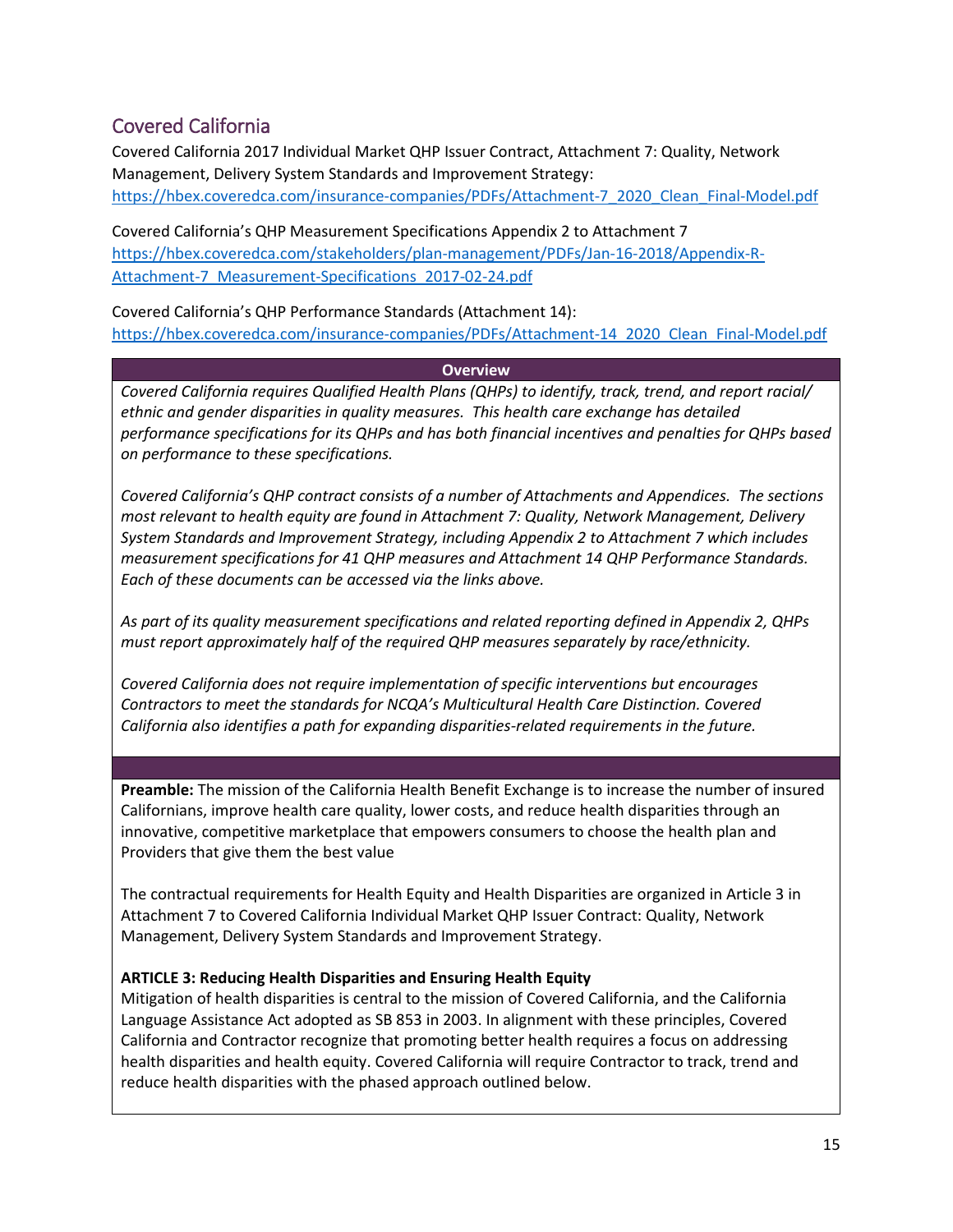# **COVERED CALIFORNIA—CONTINUED**

#### **Measurement and Data Analytics**

#### **3.01 Measuring Care to Address Health Equity**

Contractor must track and trend quality measures by racial or ethnic group, or both, and by gender for the Contractor's full book of business, excluding Medicare.

- 1) Identification:
	- (a) By year end 2019 and annually thereafter, Contractor must achieve eighty percent (80%) self-identification of racial or ethnic identity for Covered California enrollees.
	- (b) In the annual application for certification, Contractor will be required to report the percent of self-reported racial or ethnic identity for Covered California enrollees.
	- (c) To the extent Contractor does not have self-reported information on racial or ethnic identity, or both, it shall use a standardized tool for proxy identification through the use of zip code and surname to fill any gaps in information.
- 2) Measures for Improvement:
	- (a) Disparities in care by racial and ethnic identity and by gender will be reported annually by QHP Issuers based on its Enrollees. The tool for proxy identification shall be used to supplement self-reported racial or ethnic identity. Contractor agrees to work with Covered California to provide comparison reporting for its other lines of business where comparative data can offer meaningful reference points.
	- (b) Measures selected for improvement beginning in plan year 2017 include Diabetes, Hypertension, Asthma (control plus hospital admission rates), and Depression (HEDIS appropriate use of medications).
	- (c) Covered California will consider adding additional measures for plan year 2021 and beyond.

# *\*See Attachment 7 Appendix 2 for full list of Measures to be analyzed for disparities by QHPs.*

#### **3.03 Expanded Measurement**

Contractor and Covered California will work together to assess the feasibility and impact of extending the disparity identification and improvement program over time. Areas for consideration include: 1) Income, 2) Disability status, 3) Sexual orientation, 4) Gender identity, 5) Limited English Proficiency.

#### **Quality Improvement**

NCQA Multicultural Health Care Distinction is encouraged but not required. Contract language:

# **3.04 NCQA Certification**

Meeting the standards for Multicultural Health Care Distinction by NCQA is encouraged as a way to build a program to reduce documented disparities and to develop culturally and linguistically appropriate communication strategies. To the extent Contractor has applied for or received NCQA Certification, Contractor must provide this information with its annual application for certification. Covered California may publicly recognize this achievement and include it in information provided to consumers.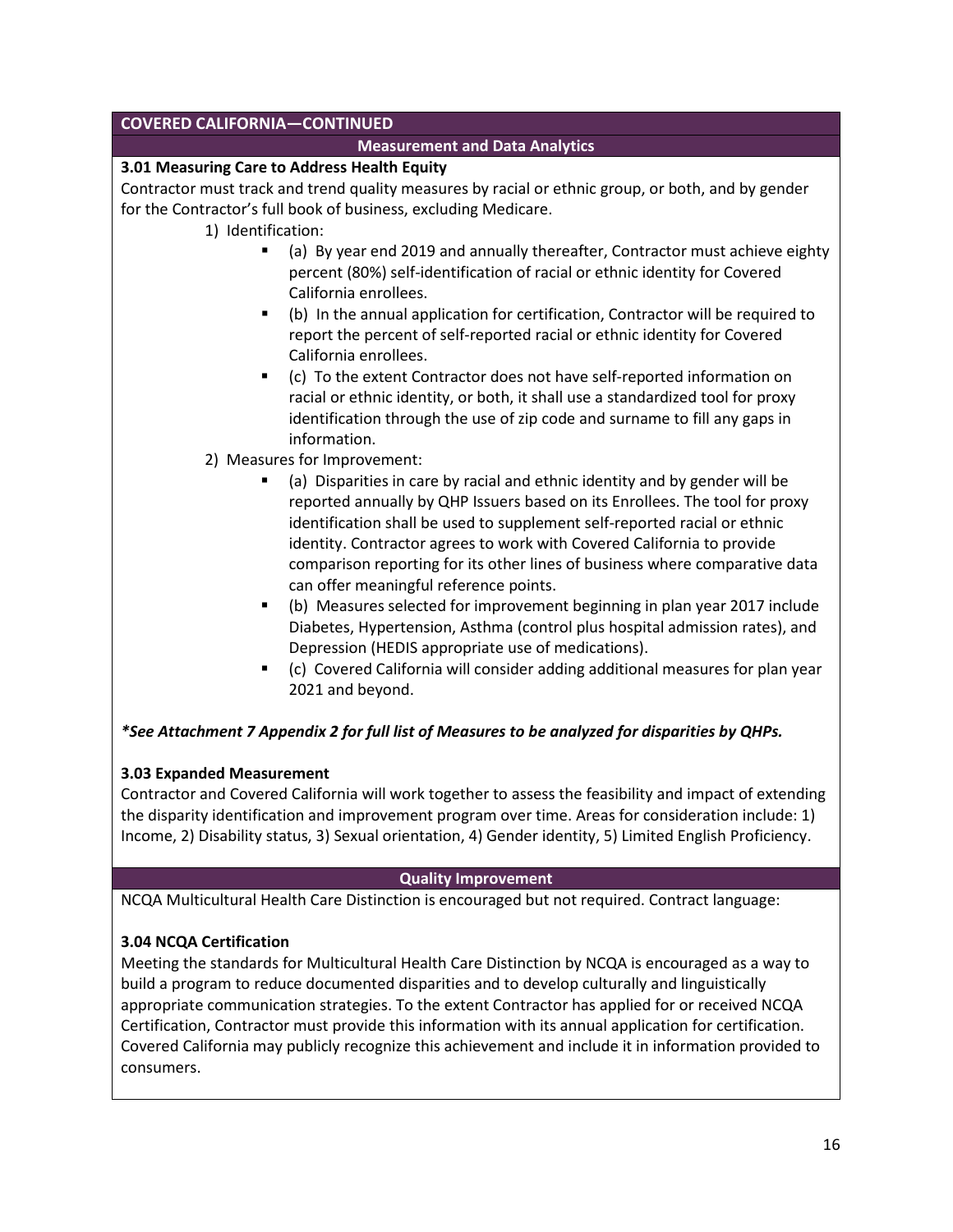### **COVERED CALIFORNIA—CONTINUED**

#### **Quality Improvement**

QHPs are required to participate in one quality collaborative, Smart Care California, which addresses performance in populations/measures that have significant documented Health Disparities: C-section rates, prescription of opioids and appropriate treatment for low back pain/chronic pain. Contract language is below:

#### **1.06 Participation in Collaborative Quality Initiatives**

Covered California believes that improving health care quality and reducing costs can only be done over the long-term through collaborative efforts that effectively engage and support clinicians and other Providers of care. There are many established statewide and national collaborative initiatives for quality improvement that are aligned with priorities established by Covered California with requirements specified below.

1) Effective January 1, 2017, Contractor must participate in:

(a) Smart Care California: Sponsored by Covered California, DHCS, and CalPERS, this multi-stakeholder work group facilitated by the Integrated Healthcare Association (IHA), will provide guidance and steer the delivery system to drive appropriate use of C-sections, prescription of opioids, and low back pain. <https://www.iha.org/our-work/insights/smart-care-california>

i. The C-section work aligns with activities underway through the California Maternal Quality Care Collaborative (CMQCC) which provides statewide analysis of variation and promotes the appropriate use of C-sections with associated reductions in maternal and newborn mortality and morbidity. <https://www.cmqcc.org/> (See Article 5, Section 5.03)

ii. A key element of the change for all three focus areas is promoting best practices through provider and consumer decision support, for example through the Choosing Wisely campaign from Consumer Reports.<https://www.iha.org/our-work/insights/smart-care-california>

#### **Interventions**

**I**n 2019 Covered California began requiring QHPs to choose 1-2 disparities based on review of plan specific measurement across 14 measures selected by Covered California that are determined to be disparities sensitive by the National Quality Forum. The contract language for these requirements are below.

#### **3.02 Narrowing Disparities**

While Covered California and Contractor recognize that some level of disparity is determined by social and economic factors beyond the control of the health care delivery system, there is agreement that health care disparities can be narrowed through quality improvement activities tailored to specific populations and targeting select measures at the health plan level.

Covered California and the Contractor agree that collection of data on clinical measures for the purpose of population health improvement requires development and adoption of systems for enhanced information exchange (see Section 1.07).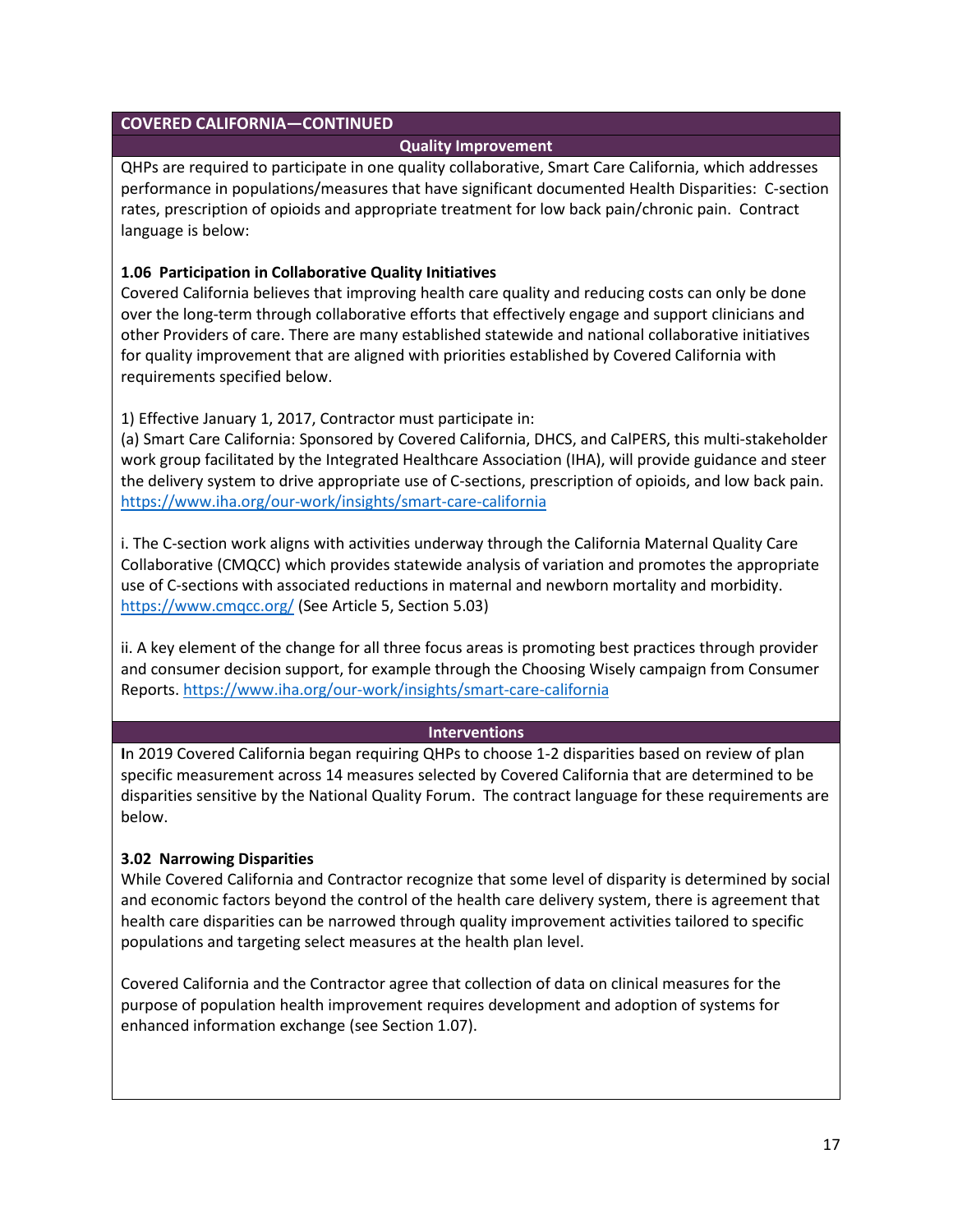#### **COVERED CALIFORNIA--CONTINUED**

#### **Interventions (continued)**

1) Contractor reported baseline measurements from plan years 2015, 2016, 2017, and 2018, on the measures listed in the Measurement Specifications document, based either on self-reported identity or on proxy identification on its Enrollees. Covered California anticipates that this baseline data may be incomplete. The Measurement Specifications document is posted on the Contractors extranet website provided by Covered California (Plan Home, in the Resources folder, Health Disparities Reduction – Measurement Specifications folder).

2) Targets for year end 2020 and for annual intermediate milestones in reduction of disparities will be established by Covered California based on national benchmarks, analysis of variation in California performance, best existing science of quality improvement, and effective engagement of stakeholders.

**Other**

Performance Guarantees outlined in Attachment 14 of the QHP contracts include the following TWO metrics related to health equity:

#### **3.4a) Reducing Health Disparities – Attachment 7, Article 3, Sections 3.01 and 3.02** – 2% of total performance penalty for Group 3

Contractor will meet intermediate milestones for self-reported racial or ethnic identity by the end of 2018, and will meet the target of 80% self-reported racial or ethnic identity by the end of 2019. Contractor will continue to meet the 80% target during Measurement Year 2020.

Baseline data was used to set an incremental target for 2018 based on information submitted in 2016, 2017, and 2018 via the Applications for Certification for 2017, 2018, and 2019. Contractor and the Exchange have established a mutually agreed upon performance goal which will be documented in the Contractor's Quality Improvement Strategy. Data will be submitted by Contractor in a run chart demonstrating improvement in percentage of self-reported identity compared to baseline reported.

# **3.4b) Reducing Health Disparities – Attachment 7, Article 3, Sections 3.01 and 3.02** – 3% of total performance penalty for Group 3

Contractor reports required metrics across all lines of business excluding Medicare for diabetes, asthma, Hypertension, and depression by race/ethnicity. The Exchange and Contractor will select at least one, but not more than two disparity measures against which performance in 2020 will be assessed. If the Contractor selects two disparities measures for setting 2020 performance targets, the performance level will be assessed at 1.5% for each measure. Performance will be measured based upon the mutually-agreed upon milestones in the final, Disparity Intervention Proposal which shall be incorporated into this Attachment 14 without an amendment to the Contract.

**Performance Requirements:** No Assessment for Measurement Year 2017, 2018, 2019

#### **Measurement Year 2020** Performance Levels:

Contractor does not select at least one disparity measure for reduction or does not meet mutually agreed upon milestone(s) selected for the 2020 disparity reduction target: 3% penalty Contractor meets mutually agreed upon milestone(s) selected for the 2020 disparity target: 3% credit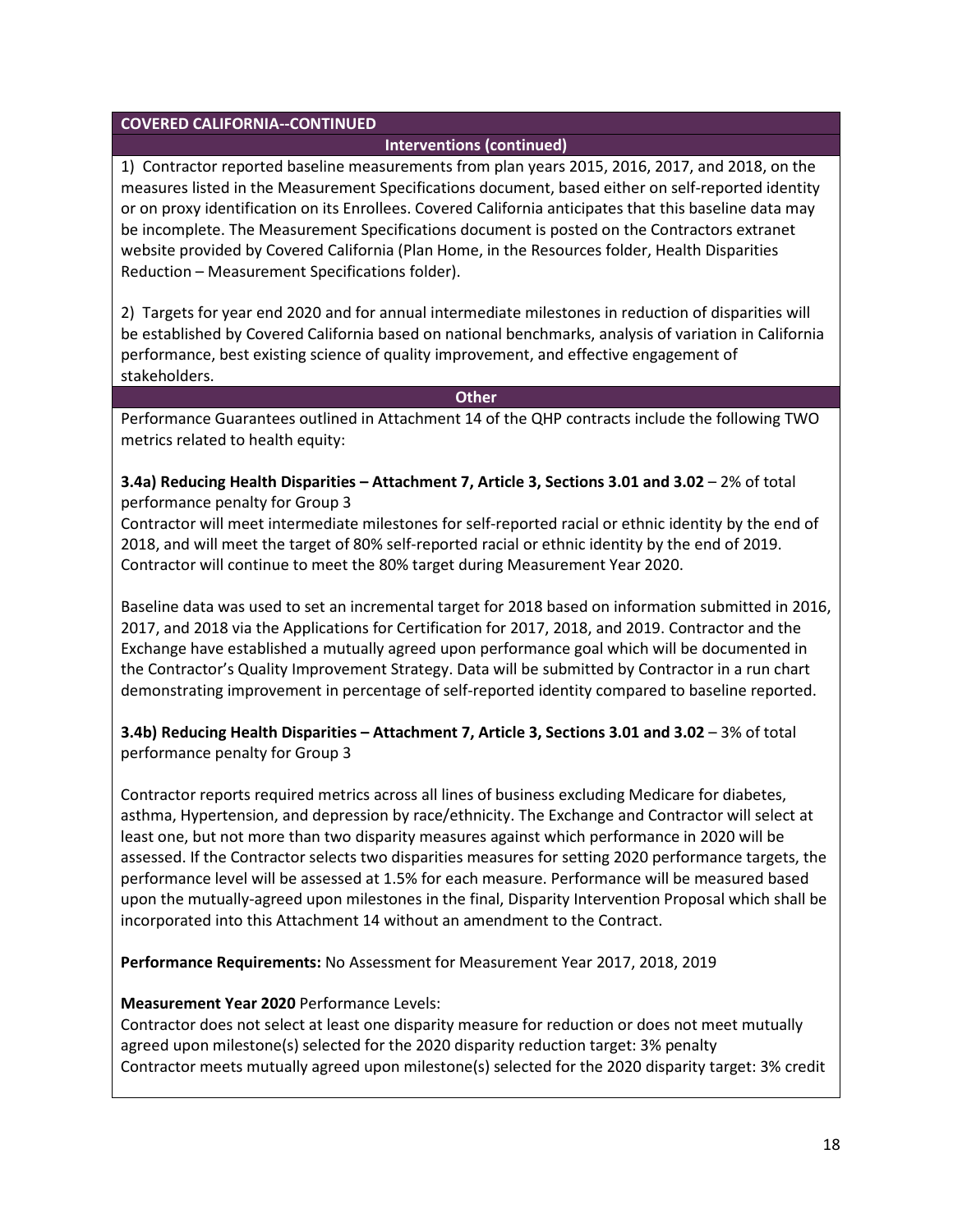#### **COVERED CALIFORNIA (Continued)**

#### **Definitions**

Health Disparities - Healthy People 2020 defines a health disparity as "a particular type of health difference that is closely linked with social, economic, and/or environmental disadvantage. Health disparities adversely affect groups of people who have systematically experienced greater obstacles to health based on their racial or ethnic group; religion; socioeconomic status; gender; age; mental health; cognitive, sensory, or physical disability; sexual orientation or gender identity; geographic location; or other characteristics historically linked to discrimination or exclusion."9 Racial and ethnic disparities populations include persons with Limited English Proficiency. (LEP).

Health Equity - Healthy People 2020 defines health equity as the "attainment of the highest level of health for all people. Achieving health equity requires valuing everyone equally with focused and ongoing societal efforts to address avoidable inequalities, historical and contemporary injustices, and the elimination of health and health care disparities."